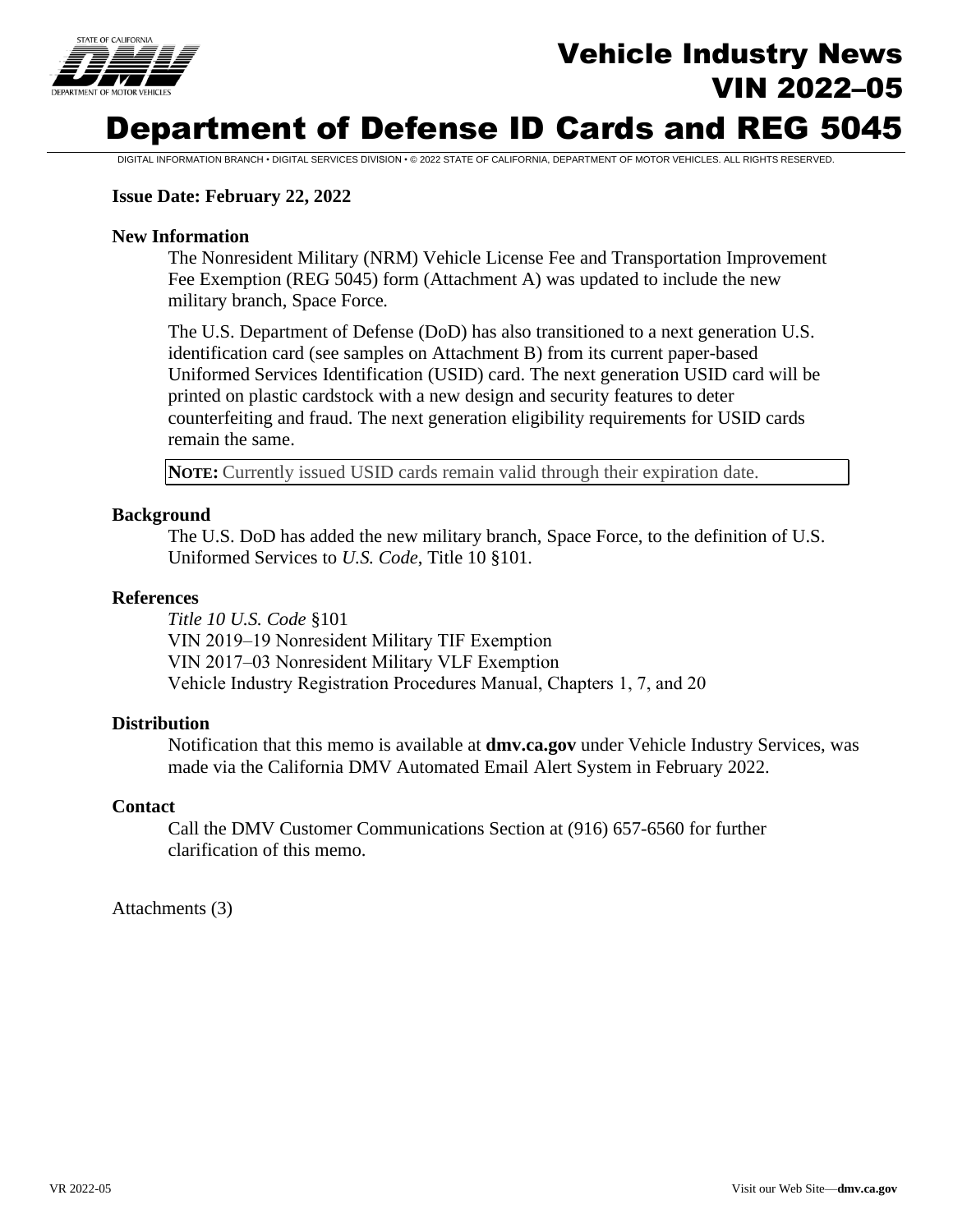#### Sample of REG 5045 Side A

| <b>MOTO</b>             |
|-------------------------|
| A Public Service Agency |

#### NONRESIDENT MILITARY (NRM) VEHICLE LICENSE FEE AND **TRANSPORTATION IMPROVEMENT FEE EXEMPTION**

| SIDE A - U.S. SERVICEMEMBER USE ONLY (50 U.S.C. §§3998, 4001, 4025) |  |  |  |
|---------------------------------------------------------------------|--|--|--|
|                                                                     |  |  |  |

(NATO MEMBERS – SEE FORM REG 5046)

| <b>VEHICLE IDENTIFICATION NUMBER</b>                                                                                                                                                                                                                                                                    |                                                 | <b>MAKE OF VEHICLE</b>     |                 | <b>VEHICLE LICENSE NUMBER</b>                                             |  |  |
|---------------------------------------------------------------------------------------------------------------------------------------------------------------------------------------------------------------------------------------------------------------------------------------------------------|-------------------------------------------------|----------------------------|-----------------|---------------------------------------------------------------------------|--|--|
|                                                                                                                                                                                                                                                                                                         |                                                 |                            |                 |                                                                           |  |  |
| You qualify for this exemption if your duty station is located in California and your vehicle is not used in a trade or business.                                                                                                                                                                       |                                                 |                            |                 |                                                                           |  |  |
| I am on active duty in the U.S. Uniformed Services* with the                                                                                                                                                                                                                                            |                                                 |                            |                 |                                                                           |  |  |
| I am now stationed at                                                                                                                                                                                                                                                                                   | <b>BRANCH OF SERVICE</b><br>California with the |                            |                 |                                                                           |  |  |
| This can be verified by my commanding officer, who can be reached at (                                                                                                                                                                                                                                  | <b>DUTY STATION</b>                             |                            |                 | UNIT<br><b>TELEPHONE NUMBER</b>                                           |  |  |
| I am not a resident of California, my legal residence is                                                                                                                                                                                                                                                |                                                 |                            |                 |                                                                           |  |  |
| <b>STATE</b><br><b>NOTE:</b> NRM exemption not applicable to California residents.                                                                                                                                                                                                                      |                                                 |                            |                 |                                                                           |  |  |
| This vehicle is garaged primarily in the county of                                                                                                                                                                                                                                                      |                                                 |                            |                 |                                                                           |  |  |
| Military Identification Verified By:                                                                                                                                                                                                                                                                    |                                                 |                            | <b>COUNTY</b>   |                                                                           |  |  |
| Military Identification Verified By:                                                                                                                                                                                                                                                                    | DEALER/BUSINESS PARTNER NAME                    | DATE<br><b>DATE</b>        | 1D#<br>DLR/BPA# | <b>DMV EMPLOYEE INITIALS</b><br><b>AUTHORIZED REPRESENTATIVE INITIALS</b> |  |  |
| *NOTE: 10 U.S. Code Section 101(a) defines a U.S. Uniformed Service Member as a member of the Army, Navy, Air Force, Marine Corps, Space Force,<br>Coast Guard, the Commissioned Corps of the National Oceanic and Atmospheric Administration, and the Commissioned Corps of the Public Health Service. |                                                 |                            |                 |                                                                           |  |  |
| THE INFORMATION YOU ARE PROVIDING IS SUBJECT TO DEPARTMENT OF DEFENSE VERIFICATION AND DMV AUDIT.                                                                                                                                                                                                       |                                                 |                            |                 |                                                                           |  |  |
| <b>EXECUTED ON (DATE)</b>                                                                                                                                                                                                                                                                               | AT (CITY)                                       |                            |                 | <b>STATE</b>                                                              |  |  |
| I certify (or declare) under penalty of perjury under the laws of the State of California that the foregoing is true and correct.                                                                                                                                                                       |                                                 |                            |                 |                                                                           |  |  |
| PRINT TRUE FULL NAME                                                                                                                                                                                                                                                                                    |                                                 | <b>SIGNATURE</b>           |                 | DAYTIME TELEPHONE NUMBER                                                  |  |  |
|                                                                                                                                                                                                                                                                                                         | x                                               |                            |                 | <b>STATE</b>                                                              |  |  |
| <b>MAILING ADDRESS</b>                                                                                                                                                                                                                                                                                  |                                                 | <b>CITY</b>                |                 | <b>ZIP CODE</b>                                                           |  |  |
| REG 5045 (REV. 12/2021) WWW                                                                                                                                                                                                                                                                             |                                                 | <b>Clear Form</b><br>Print |                 |                                                                           |  |  |

### Sample of REG 5045 Side B



#### NONRESIDENT MILITARY (NRM) VEHICLE LICENSE FEE AND **TRANSPORTATION IMPROVEMENT FEE EXEMPTION**

SIDE B - U.S. SERVICEMEMBER SPOUSE USE ONLY (50 U.S.C. §§3998, 4001, 4025)

| <b>VEHICLE IDENTIFICATION NUMBER</b>                                                                                                                                                                                                                                                                    |                                                                             | <b>MAKE OF VEHICLE</b>            |                                                            |              | <b>VEHICLE LICENSE NUMBER</b>      |
|---------------------------------------------------------------------------------------------------------------------------------------------------------------------------------------------------------------------------------------------------------------------------------------------------------|-----------------------------------------------------------------------------|-----------------------------------|------------------------------------------------------------|--------------|------------------------------------|
|                                                                                                                                                                                                                                                                                                         |                                                                             |                                   |                                                            |              |                                    |
| To qualify for this exemption, your spouse's duty station must be located in California and this vehicle must not be used in a trade or business.                                                                                                                                                       |                                                                             |                                   |                                                            |              |                                    |
| My spouse<br><b>SPOUSE'S NAME</b>                                                                                                                                                                                                                                                                       |                                                                             |                                   | is on active duty in the U.S. Uniformed Services* with the |              | <b>BRANCH OF SERVICE</b>           |
| My spouse is now stationed at                                                                                                                                                                                                                                                                           | <b>DUTY STATION</b>                                                         |                                   | California with the                                        |              | <b>UNIT</b>                        |
| This can be verified by my spouse's commanding officer, who can be reached at ( $\_$<br>TELEPHONE NUMBER                                                                                                                                                                                                |                                                                             |                                   |                                                            |              |                                    |
| My spouse and I are not residents of California, my spouse's legal residence is                                                                                                                                                                                                                         |                                                                             |                                   |                                                            |              |                                    |
| and my legal residence is                                                                                                                                                                                                                                                                               | <b>STATE</b><br>NOTE: NRM exemption not applicable to California residents. |                                   |                                                            |              |                                    |
| This vehicle is garaged primarily in the county of.                                                                                                                                                                                                                                                     | <b>STATE</b>                                                                |                                   |                                                            |              |                                    |
| Military Identification Verified By: OFFICE                                                                                                                                                                                                                                                             |                                                                             |                                   | COUNTY                                                     |              |                                    |
| Military Identification Verified By:                                                                                                                                                                                                                                                                    |                                                                             | DATE                              | ID#                                                        |              | <b>DMV EMPLOYEE INITIALS</b>       |
|                                                                                                                                                                                                                                                                                                         | .<br>DEALER/BUSINESS PARTNER NAME                                           | <b>DATE</b>                       | DLR/BPA#                                                   |              | AUTHORIZED REPRESENTATIVE INITIALS |
| *NOTE: 10 U.S. Code Section 101(a) defines a U.S. Uniformed Service Member as a member of the Army, Navy, Air Force, Marine Corps, Space Force,<br>Coast Guard, the Commissioned Corps of the National Oceanic and Atmospheric Administration, and the Commissioned Corps of the Public Health Service. |                                                                             |                                   |                                                            |              |                                    |
| THE INFORMATION YOU ARE PROVIDING IS SUBJECT TO DEPARTMENT OF DEFENSE VERIFICATION AND DMV AUDIT.                                                                                                                                                                                                       |                                                                             |                                   |                                                            |              |                                    |
| <b>EXECUTED ON (DATE)</b>                                                                                                                                                                                                                                                                               | AT (CITY)                                                                   |                                   |                                                            | <b>STATE</b> |                                    |
| l certify (or declare) under penalty of perjury under the laws of the State of California that the foregoing is true and correct.                                                                                                                                                                       |                                                                             |                                   |                                                            |              |                                    |
| PRINT TRUE FULL NAME                                                                                                                                                                                                                                                                                    | <b>SIGNATURE</b>                                                            |                                   |                                                            |              | <b>DAYTIME TELEPHONE NUMBER</b>    |
|                                                                                                                                                                                                                                                                                                         | x                                                                           |                                   |                                                            |              |                                    |
| <b>MAILING ADDRESS</b>                                                                                                                                                                                                                                                                                  |                                                                             | <b>CITY</b>                       |                                                            | <b>STATE</b> | <b>ZIP CODE</b>                    |
|                                                                                                                                                                                                                                                                                                         |                                                                             |                                   |                                                            |              |                                    |
|                                                                                                                                                                                                                                                                                                         |                                                                             | <b>Clear Form</b><br><b>Print</b> |                                                            |              | REG 5045 (REV. 12/2021) WWW        |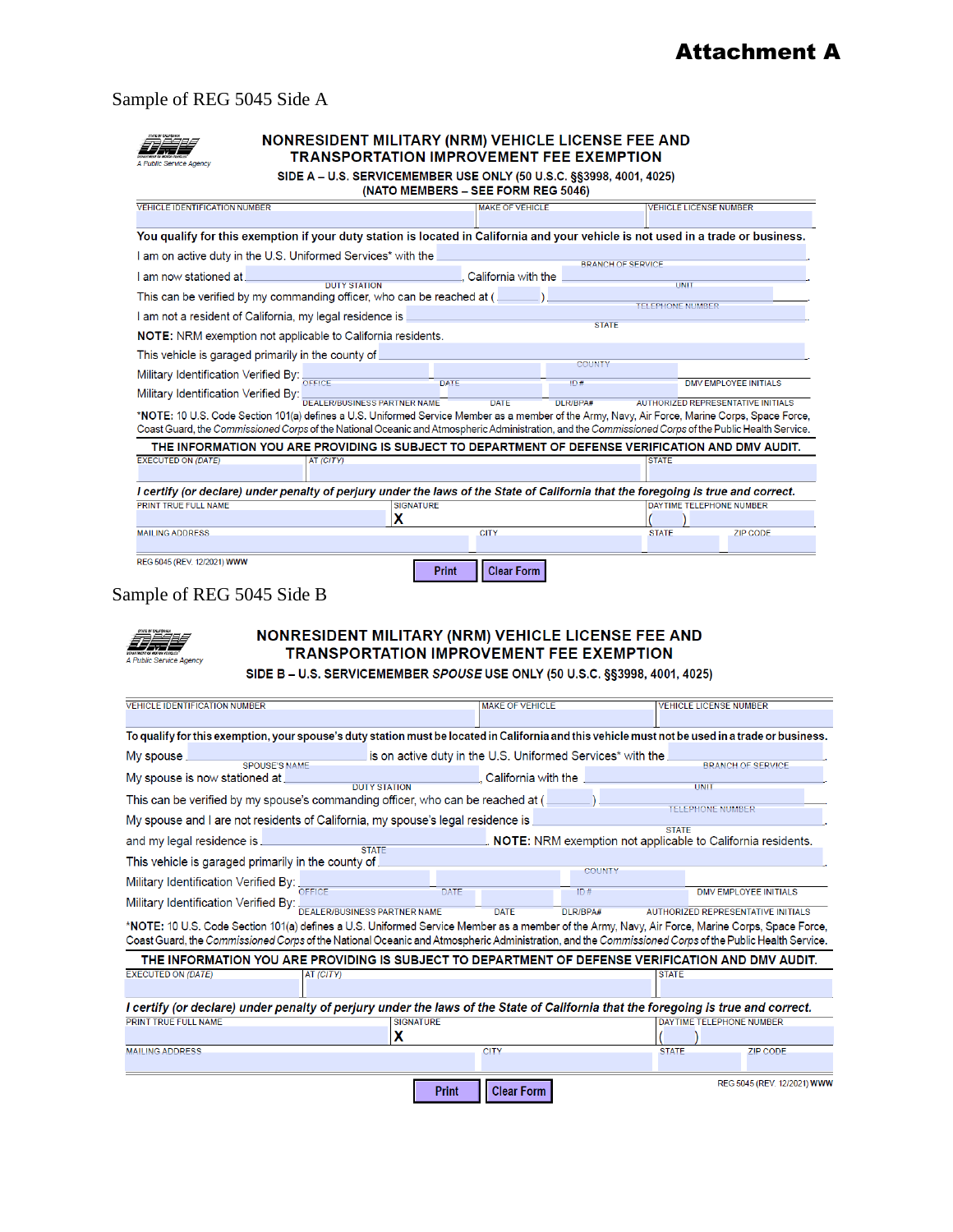## Attachment B

| <b>Sample of Next Generation USID Card</b>                                                                                                                                                                                                                                                                                                                                                                       | <b>Description of Card Type</b>                                                                   |
|------------------------------------------------------------------------------------------------------------------------------------------------------------------------------------------------------------------------------------------------------------------------------------------------------------------------------------------------------------------------------------------------------------------|---------------------------------------------------------------------------------------------------|
| Armed Forces of the United States<br>Expires<br>Affiliation<br><b>2022JUN30</b><br><b>Reserve</b><br>Authorized Patronage<br>Pay Grad-<br>Commissary, MWR<br><b>SGT</b><br>E <sub>5</sub><br><b>Sted Evehan</b><br>Agency / Department<br>Army<br>Laminate<br><b>Vt</b> -ou<br><b>SAMPLE</b><br>DOE.<br><b>JOHN GARY</b><br>Geneva Conventions Identification Card                                               | Armed Forces of the United States<br>Geneva Conventions Identification Card                       |
| Expires<br>U.S. Department of Defense / Uniformed Services<br>Affiliation<br><b>2022JUN30</b><br><b>Retired</b><br><b>Authorized Patronage</b><br>Commissary, MWR<br><b>SGT</b><br>E5<br>Agency/ Department<br>Army<br>it ot<br><b>SAMPLE</b><br>DOE.<br><b>JOHN GARY</b><br>Identification and Privilege Card                                                                                                   | U.S. Department of Defense / Uniformed<br>Services<br>Sponsor Identification and Privilege Card   |
| Expires<br>U.S. Department of Defense / Uniformed Services<br>Relationship<br><b>Spouse</b><br>Authorized Patronage<br>Sponsor Athliation<br>Commissary, MWR<br><b>Active Duty</b><br><b>Jnlimited Exchange</b><br>Sportscr<br>Sponso<br>Pay Grade<br>Rank<br><b>SGT</b><br>E <sub>5</sub><br>Sponsor<br>Laminat<br>Agency / Department<br>Army<br>DOE.<br><b>JOHN GARY</b><br>Identification and Privilege Card | U.S. Department of Defense / Uniformed<br>Services<br>Dependent Identification and Privilege Card |